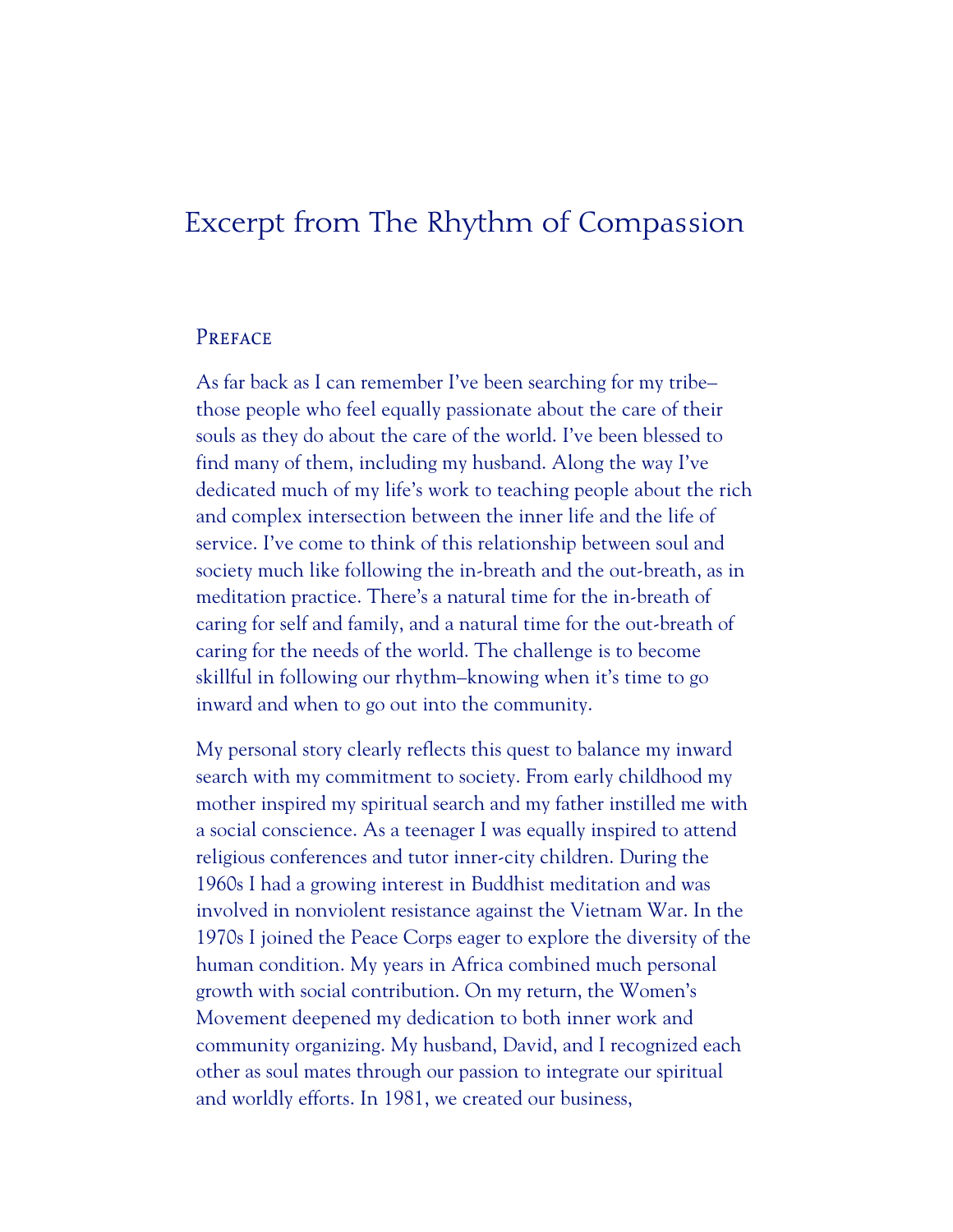Empowerment Training Programs, to teach people both selfactualization and social conscience. It seems my whole life I've been learning to balance the inner and the outer.

And it seems that so many people are yearning for this balance. As we enter a new century people are taking a long, hard look at the state of their souls as well as the state of the world. In hundreds of letters and personal encounters, students have asked me for guidance in facing their own challenges and the pain of the world. They long for a sense of moral purpose and a way to "give back" to society. They aren't asking for easy answers, nor are they afraid to walk into the heart of human and ecological suffering. My students come from all walks of life and span several generations, ranging from twenty to seventy years old. Some are seasoned activists experiencing burnout and compassion fatigue, and they need the in-breath of personal reflection. Others have done years of selfawareness work and yet feel empty and disconnected, and they need the out-breath–finding their place within the larger social fabric. What they all have in common, however, is their spiritual hunger and a recognition that their own health is inseparable from the health of the world.

As more and more people make this vital connection, they begin the delicate act of juggling soul and society. This book is written to help you balance these two worlds, offering a seamless set of values that unites the inner and the outer. You will learn how to integrate your rhythm so that your inner self-care helps you serve the world, and your caring for the world contributes to your soul. Some of you will find you've been working too hard out in the world, and it's time to move inward, caring for your interior. Others who have worked on your inner life may discover you need to move out and engage with suffering beyond yourself. We will examine themes important to everyone: how to deal with guilt, shame, overwhelm, and burnout. How to answer the important and ever-present questions: Am I doing enough? How do I find the time for more commitments? We will describe the qualities of mature compassion, which diffuse these anxieties and allow us to balance our own needs with the needs of the planet. At the heart of this inquiry is a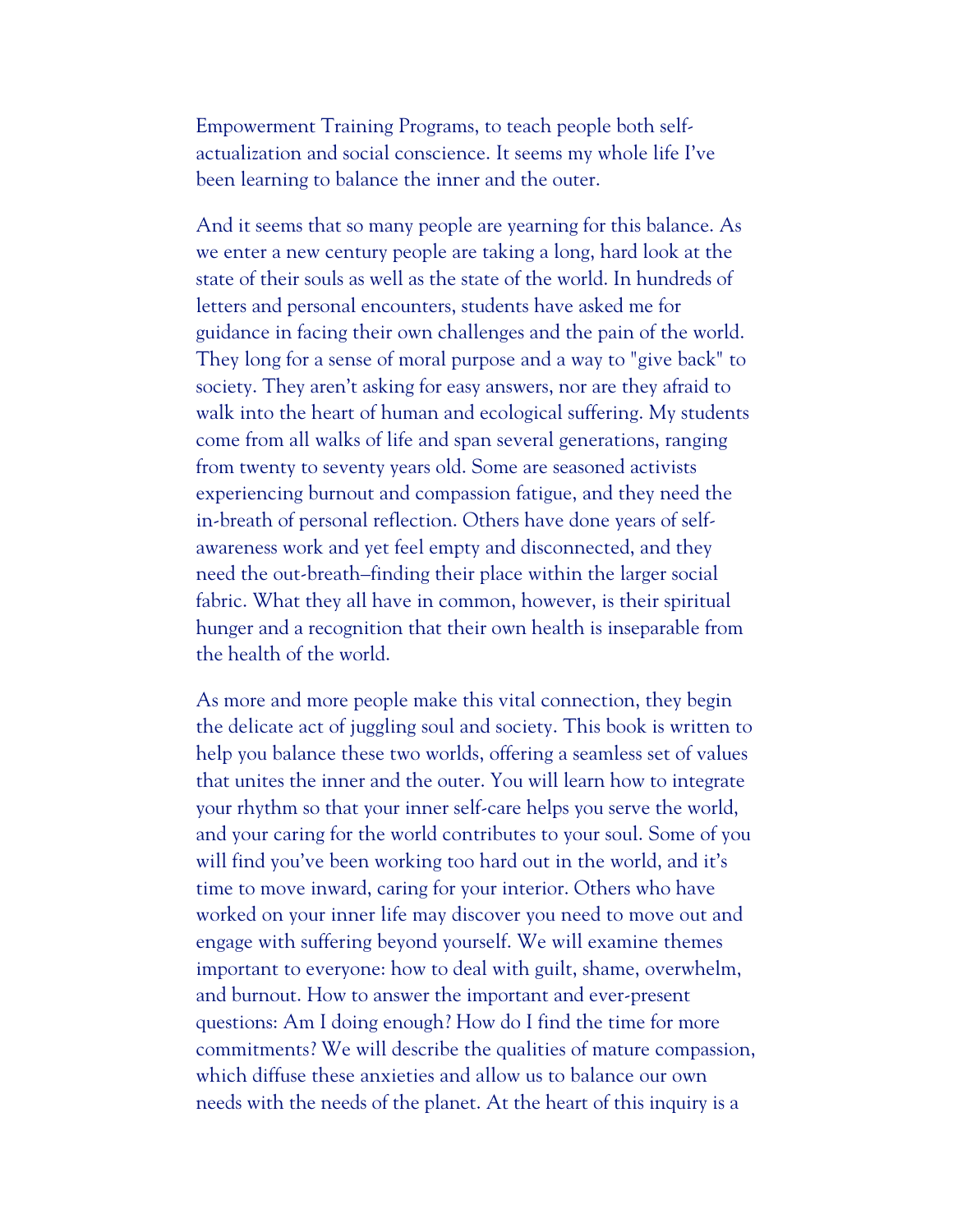move away from moral obligation, toward a joyful and spontaneous generosity–the deepest place from which to live and serve.

The process of balancing inner and outer is highly individual and changes with the different cycles of life. In our twenties we are brimming with idealism and long to channel our moral passion out into the world. Later, for some, come the children and a frantic attempt to work a full-time job and meet the needs of a family. As the children grow older we find there are many ways of serving as a family–in a nursing home, a soup kitchen, or planting trees in the community. When the kids have left home and we have climbed the career ladder, we decide to mentor. At midlife and at retirement people from all walks of life are discovering a yearning to give back to their communities.

This book will help you find your own rhythm of compassion caring for yourself and the planet. It is structured by two overarching stories–the personal and the social/ecological. Within these two sagas there are many small stories–my story, my students and colleagues' stories–that tell how we've balanced our own needs while contributing to the world. This book is also an invitation to actively tell your own story and to see how intimately connected it is to the larger tales of the human family and the earth. We live and breathe and learn through stories. The stories in this book don't prescribe how you should be; rather they offer poignant glimpses of life that you can reflect upon and add to your own unfolding saga as you choose.

To bring continuity to the two overarching stories we'll use the metaphor of an archaeological dig. You will unearth the symbolic artifacts that help you tell your own story and connect to the story of society and Earth. In Part One, The In-Breath: Caring for Self, you will excavate your life story as a means to self-understanding and self-care. As you uncover the joy and suffering in your personal story you'll see how it parallels the beauty and heartbreak of the world. In Part Two, The Out-Breath: Caring for the World, you'll unearth the qualities of mature compassion that allow you to respond skillfully to the complex challenges and pain of the world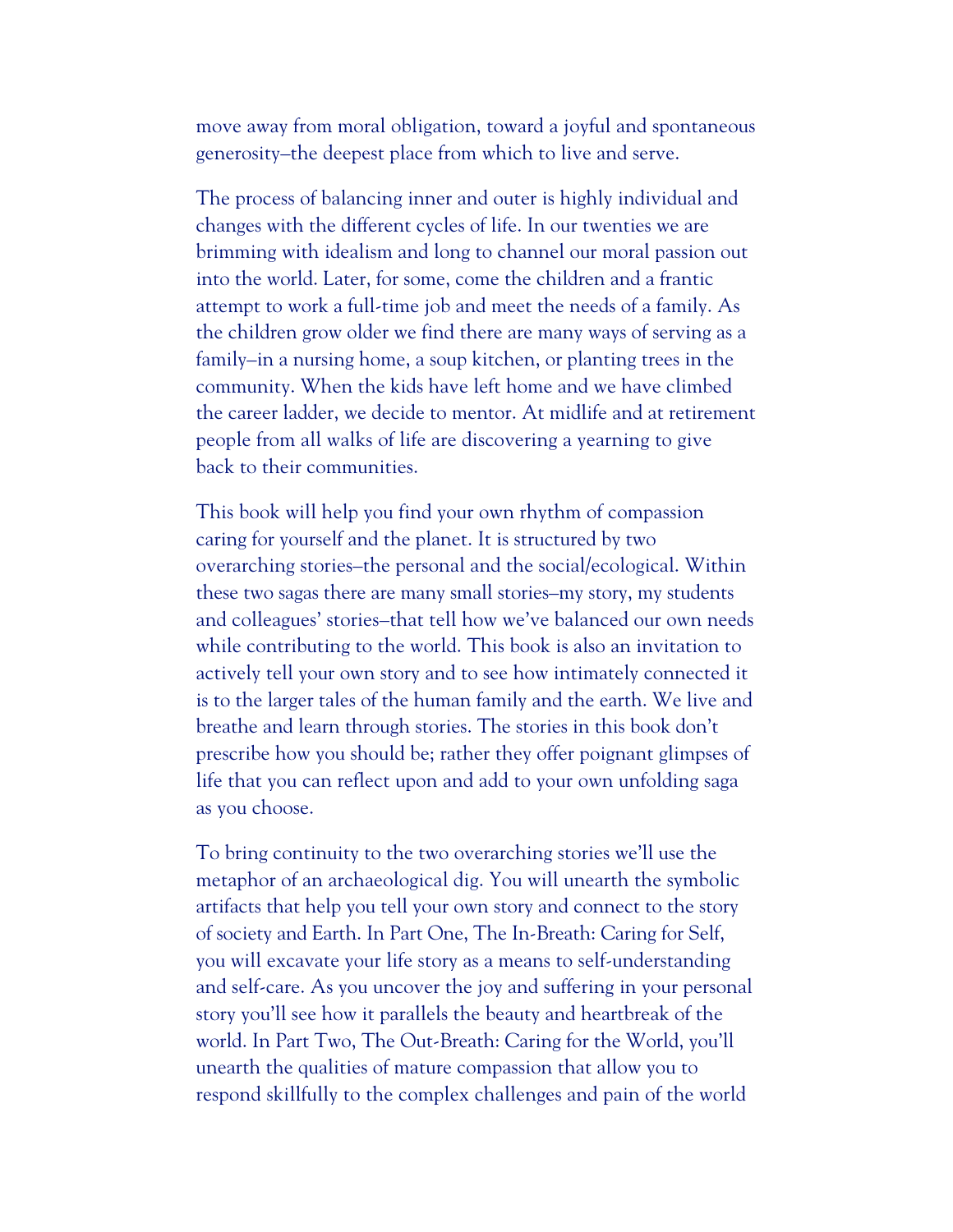while maintaining your own well-being. We'll see clearly that the insight from your own story is crucial for engaging with the larger story of the human family and the earth.

Each section contains exercises, many of which are designed as ongoing practices that you can incorporate into your daily life. A few thoughts on how best to use the exercises in this book. It's helpful to have a journal and drawing materials as you may discover both words and images as you answer the questions. If you find that gentle, relaxing music helps you quiet your mind and work more deeply please select your preferred music for each exercise. Because many of the exercises are part of ongoing practices often you will return to them more than once. Your answers will change and deepen over time. If you are working with a therapist or support group these exercises can enrich and complement those endeavors. Integrating the practices from these exercises into your life is ultimately what will allow you to sustain your rhythm of compassion, the natural cadence within you that balances inner and outer.

Today we face an unprecedented challenge as we tend to our own spiritual health as well as the soul of a troubled world. We are pioneers in what the Dalai Lama calls "universal responsibility," learning compassion for self and society and Earth. The chapters ahead will demonstrate that both our well-being and the well-being of the planet depend on how skillfully we balance caring for our souls and caring for the world. ?Without the in-breath of self-care and reflection we can't sustain our involvement with the suffering of the world, nor do we have the clarity of heart and mind required for the complex challenges we face. On the other hand, without the out-breath of compassionate engagement with society our inner work implodes upon itself leading to the dead end of narcissism and spiritual emptiness. To sustain life on all levels we need to breathe in, and we need to breathe out.

This book acknowledges that we live in a broken world and that we're longing for a way to express our highest values. It is a book about the ethics of caring, an ethic that recognizes that the health of